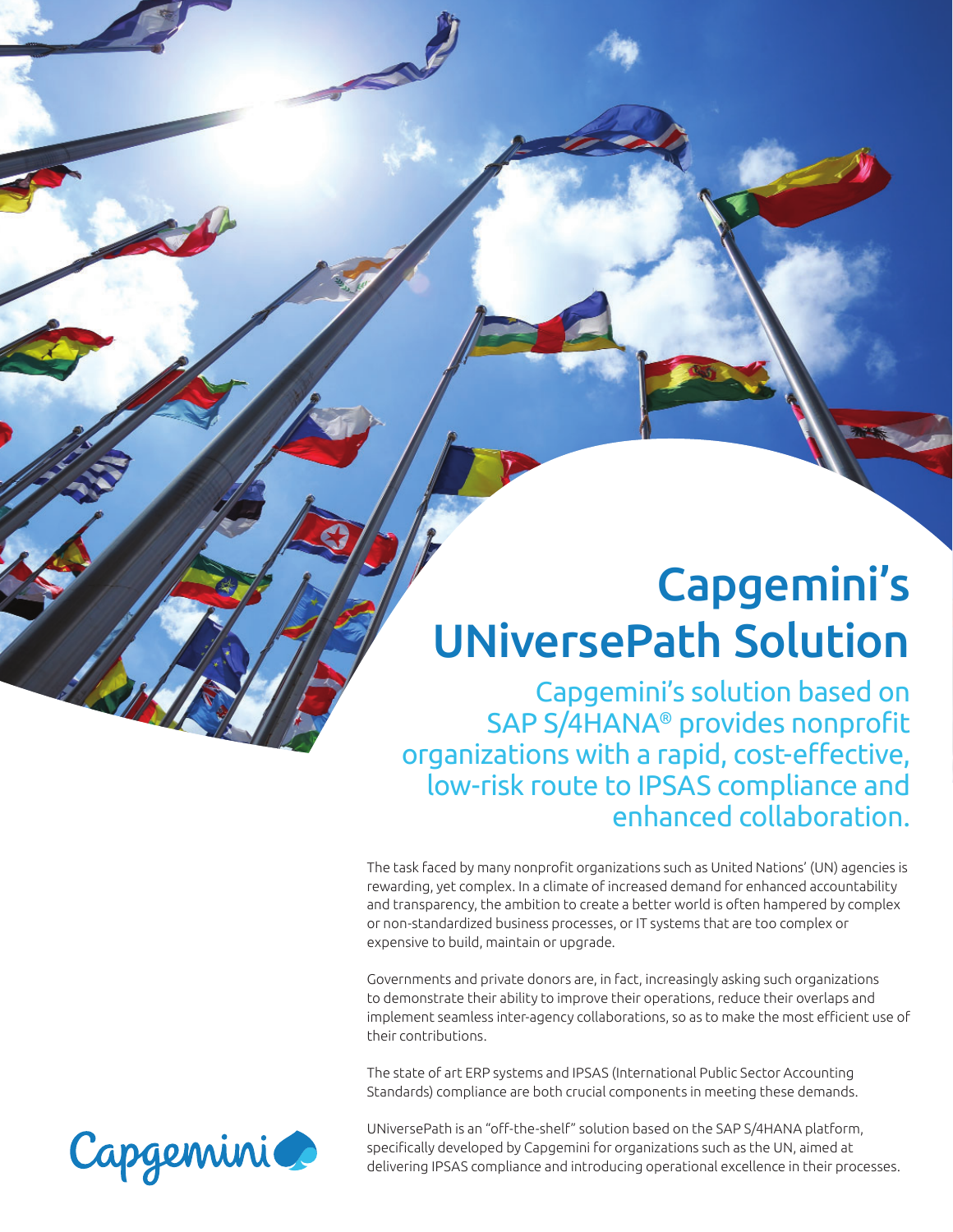The UNiversePath solution helps agencies achieve IPSAS compliance quickly and with minimum disruption to business operations, while simultaneously enabling cross-agency, common processes for enhanced core business operations and quick and effective decision making.

#### **What is the UNiversePath solution?**

Capgemini's UNiversePath is an "off -the-shelf" solution that has been validated through extensive and highly successful collaboration with a variety of UN agencies. The solution is built on best-of-breed SAP S/4HANA technology for the public sector and addresses "core" processes such as Grants, Budget, Projects, Procurement, Logistics, Finance, Asset Accounting, Treasury and Statutory Reporting, as well as Donor Reporting and Human Resources.

Designed and developed to help make the vision of "One UN" a reality, Capgemini's UNiversePath solution is built on one, common backbone that provides a solid foundation for any intergovernmental or nonprofit agency. It is underpinned by a harmonized model and processes designed to ensure that all different types and sizes of agencies are able to achieve IPSAS compliance. The solution has been designed to be compatible with a variety of different business and operating models, thus permitting agencies to retain their own operating autonomy while enabling crossagency collaboration and enhanced interoperability.

The UNiversePath solution is sufficiently flexible to be used in a range of different implementation strategies. While larger agencies can adopt the solution as a core foundation module with the possibility of future expansion through the addition of dedicated specific components, smaller agencies can benefit from a "Template-Rollout" implementation approach and even from an "ERP as a Service" model, both on premise or in cloud (IaaS or SaaS). This facilitates a rapid implementation and frees agencies from the burden of owning and operating the underlying IT applications and infrastructures.

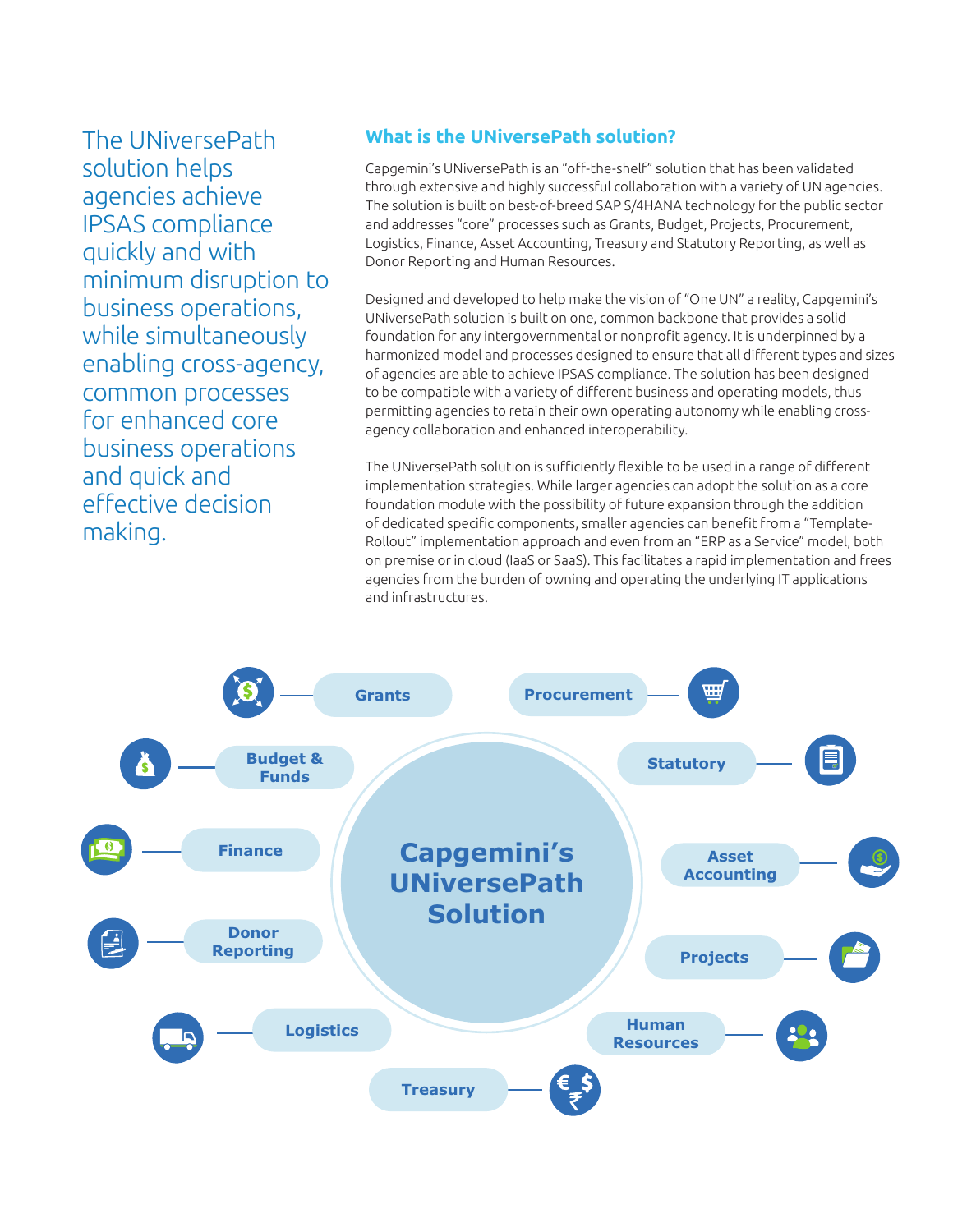#### **What are the benefits of implementing UNiversePath?**

Agencies choosing to implement the solution will benefit from:

**Fast, cost-eff ective, low-risk implementation.** The solution is templated, highly industrialized and has been proven by auditors, SAP and our running clients. The solution is accompanied by a tried-and-tested, industrialized transition model to ensure a smooth and risk-free transition from the existing system to the new operating model.

**Seamless alignment of front- and back-end systems.** Regardless of the state of the existing ERP and technology landscape, the UNiversePath solution can be seamlessly integrated.

Efficiencies and benefits of shared service model. One, common solution creates the potential to benefit from the efficiencies and best practices of a shared- service model. At the same time, the flexible and adaptable nature of the UNiversePath solution ensures the specificity of each agency is recognized and respected.

IPSAS compliance and improved transparency on finance reporting (e.g., **donations) and processes.** IPSAS Statements 1 to 5 are an integral part of the solution, as are key reports to donors.

**Improved visibility and agility.** Real-time visibility into logistics processes (e.g., shipping of goods) enables enhanced decision-making capabilities and improves the agency's ability to react to changing circumstances.



**Why Capgemini?**

Capgemini has one of the strongest ERP practices in the world and has a proven track record in helping public sector organizations achieve their business objectives. The Public Sector is one of the major focus industries for Capgemini globally.

Capgemini is a long-term partner of many UN agencies around the world. The lessons learned and best practices developed during these successful, collaborative relationships have enabled Capgemini to design and build the UNiversePath solution. This, combined with our passion for sustainable information and fully transparent collaboration, means Capgemini is perfectly positioned to guide and support such agencies on their transformation journey and path to IPSAS compliance.

#### **Capgemini's Corporate Responsibility and Sustainability Approach**

In today's unpredictable business environment, the need for responsible business practices is more critical than ever. We believe that corporate responsibility and sustainability deliver added value to our clients, employees, shareholders, business partners and the communities in which we live and operate.

All the main agency functions can benefit from UNiversePath best practices: Finance can easily report on funds and expenditures, Field Logistic can trace goods in real time and have full control of funds available for procurement and across the supply chain, HR can count on accurate accounting of personnel actions in payroll calculation and IT can count on a low TCO solution.